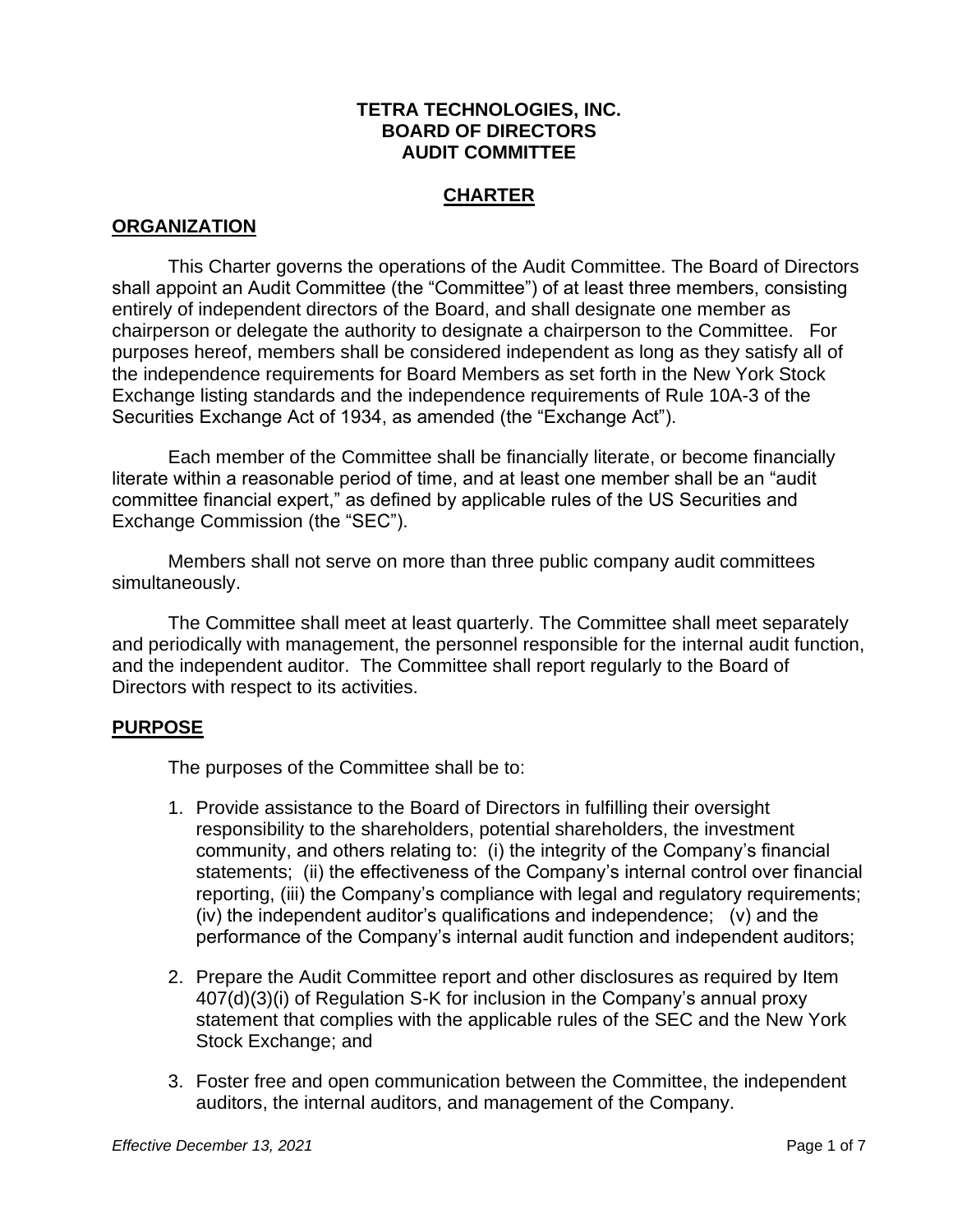The Committee shall have the authority to retain and compensate such outside legal, accounting, or other advisors as it considers necessary in discharging its oversight role.

# **DUTIES AND RESPONSIBILITIES**

The Committee has the responsibilities and powers set forth in this Charter and in the Company's Corporate Governance Guidelines. Management is responsible for the preparation, presentation, and integrity of the Company's financial statements, for the appropriateness of the accounting principles and reporting policies that are used by the Company and for implementing and maintaining internal control over financial reporting. The independent auditors are responsible for auditing the Company's financial statements and the effectiveness of internal control over financial reporting, and for reviewing the Company's unaudited interim financial statements.

Management of the Company, as well as the independent auditors, have more time, knowledge and detailed information concerning the Company than do Committee members; consequently, in assisting the Board in carrying out its oversight responsibilities, the Committee is not providing any expert or special assurance as to the Company's financial statements or any professional certification as to the independent auditors' work.

The Committee, in carrying out its responsibilities, believes its policies and procedures should remain flexible, in order to best react to changing conditions and circumstances. The Committee will take appropriate actions to set the overall corporate "tone" for quality financial reporting, sound business risk practices, and ethical behavior.

The following shall be the principal duties and responsibilities of the Committee. These are set forth as a guide with the understanding that the Committee may diverge from, or supplement, them as appropriate.

- 1. The Committee shall be directly responsible for the appointment, compensation, retention, and oversight of the work of the independent auditors (including resolution of disagreements between management and the auditor regarding financial reporting) and any other registered public accounting firm engaged by the Company for the purposes of preparing or issuing an audit report or performing other audit, review, or attest services for the Company. The independent auditors and such other registered public accounting firm must report directly to the Committee.
- 2. At least annually, the Committee shall obtain and review a report by the independent auditors describing: (i) the firm's internal quality control procedures; (ii) any material issues raised by the most recent internal quality control review, or peer review, of the firm, or by any inquiry or investigation by governmental or professional authorities, within the preceding five years, with respect to one or more independent audits carried out by the firm, and any steps taken to deal with any such issues; and (iii) all relationships between the independent auditors and the Company to assess the auditors' independence.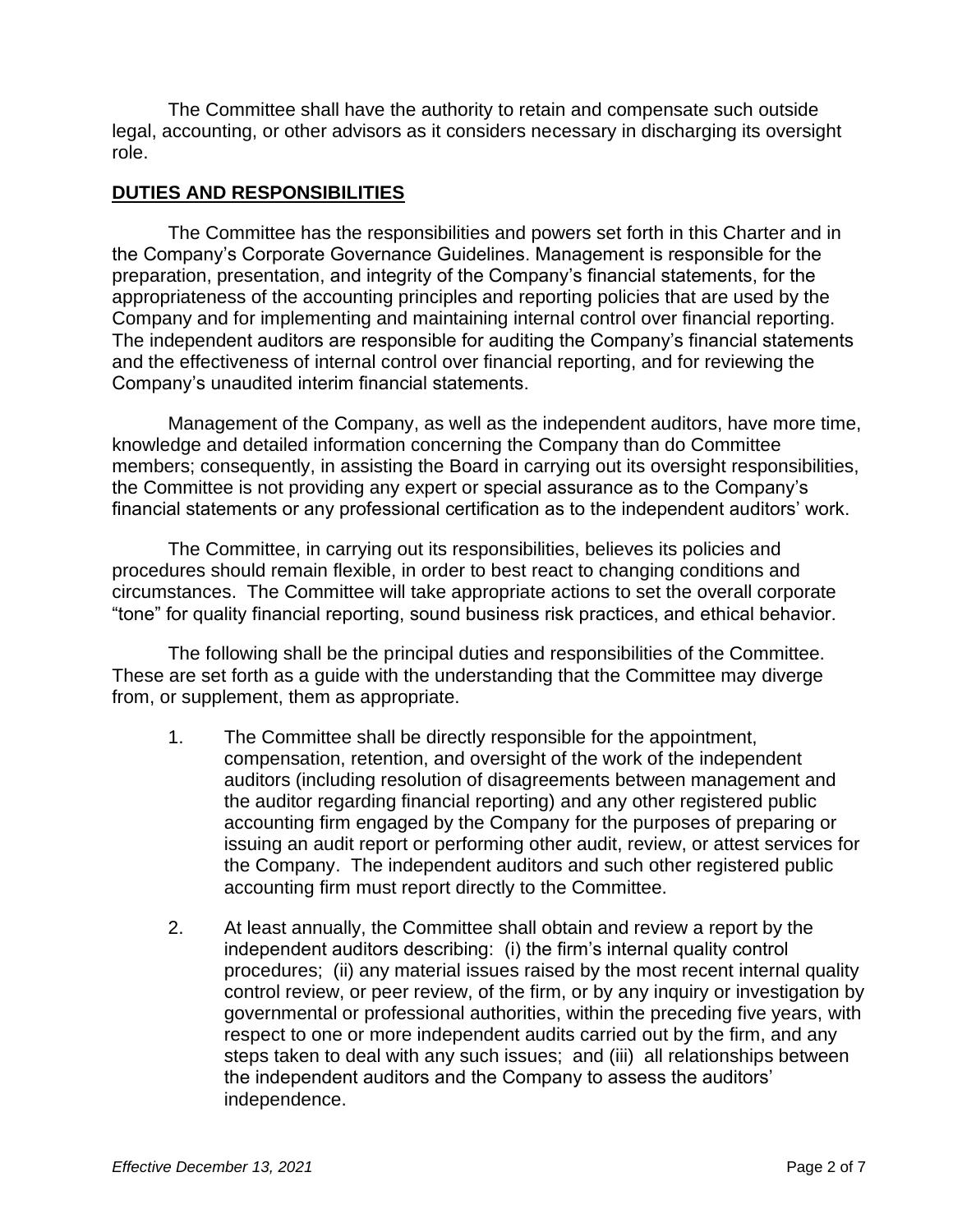- 3. After reviewing the foregoing report and the independent auditors' work throughout the year, the Committee shall evaluate the auditors' qualifications, performance and independence. Such evaluation should include the review and evaluation of the lead partner of the independent auditors and take into account the opinions of management and the Company's personnel responsible for the internal audit function.
- 4. The Committee shall assure the regular rotation of the lead audit partner and other audit partners serving the account as required under the SEC independence rules and shall consider whether there should be regular rotation of the audit firm itself.
- 5. The Committee shall pre-approve all audit and permitted non-audit services provided by the independent auditors, including specific preapproval of internal control-related services based on Public Company Accounting Oversight Board (PCAOB) Rule 3525, and shall receive certain disclosure, documentation and discussion of non-prohibited tax services by the independent auditors based on PCAOB 3524. The Committee shall not engage the independent auditors to perform non-audit services prohibited by law or regulation. The Committee may delegate pre-approval authority to a member of the Audit Committee. The decisions of any Committee member to whom pre-approval authority is delegated must be presented to the full Committee at its next scheduled meeting.
- 6. The Committee shall review and discuss with the Company's independent auditors (i) the auditors' responsibilities under generally accepted auditing standards and the responsibilities of management in the audit process, (ii) the overall audit strategy, (iii) the scope and timing of the annual audit, (iv) any significant risks identified during the auditors' risk assessment procedures, and (v) when completed, the results, including significant findings, of the annual audit. In addition, the Committee shall discuss with the independent auditors staffing and budget or compensation matters relating to the audit.
- 7. The Committee shall review, discuss with the Company's internal auditors and independent auditors, and approve the functions of the Company's internal audit department, including its purpose, organization, responsibilities, staffing, budget and performance; and shall review the scope, performance and results of such department's internal audit plans, including any reports to management and management's response to those reports. The Committee shall review and concur with the appointment, replacement, reassignment or dismissal of the Internal Audit Director, who shall have direct access to the Committee.
- 8. The Committee shall regularly review with the independent auditors any audit problems or difficulties encountered during the course of the audit work and management's response, including any restrictions on the scope of the independent auditors' activities or access to requested information, and any significant disagreements with management. The Committee should review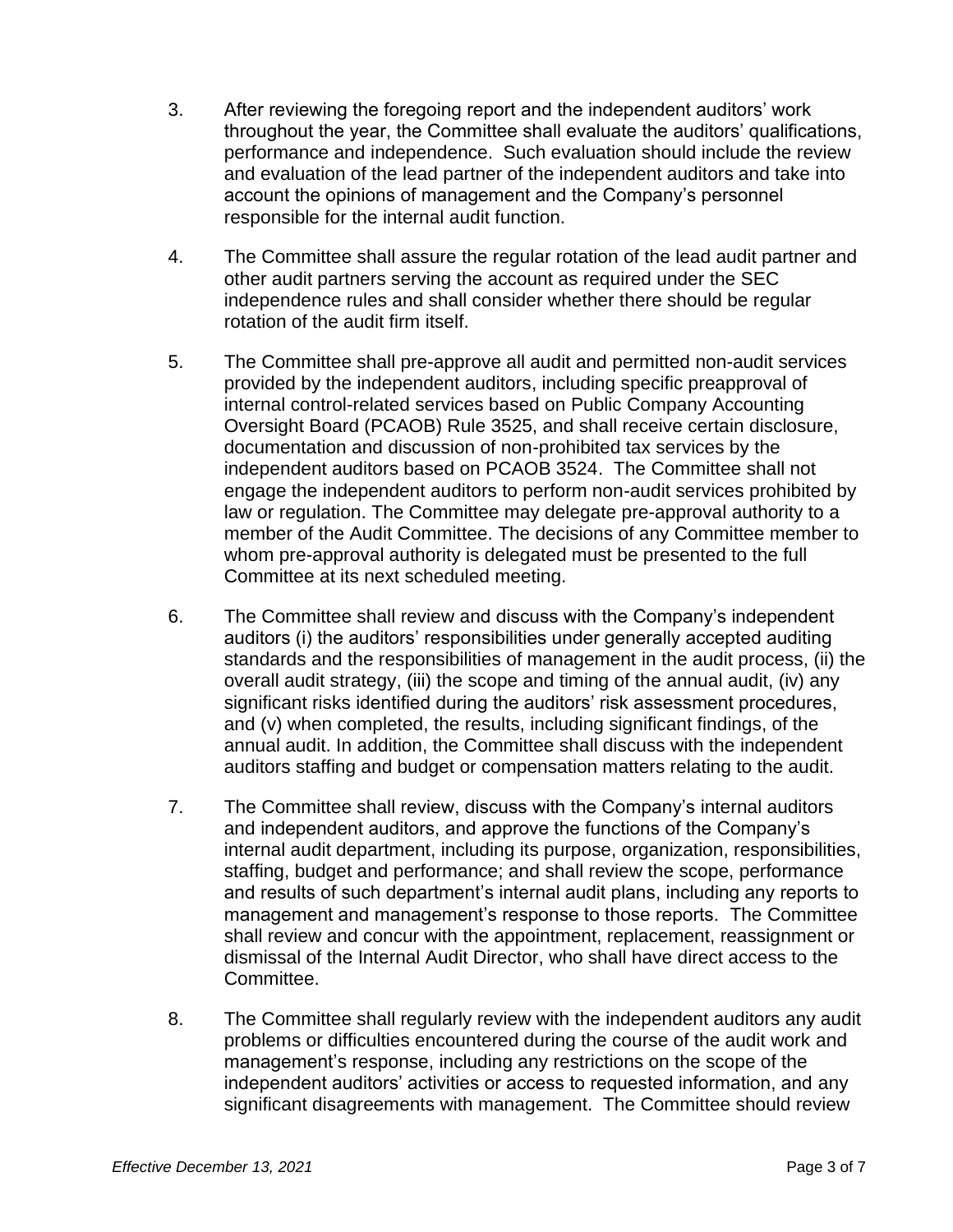any accounting adjustments that were noted or proposed by the auditors but were "passed" (as immaterial or otherwise); any communications between the audit team and the audit firm's national office respecting auditing or accounting issues presented by the engagement; and any "management" or "internal control" letter issued, or proposed to be issued, by the audit firm to the Company.

- 9. The Committee shall meet to review and discuss the quarterly financial statements, including reviewing the Company's specific disclosures under Management's Discussion and Analysis of Financial Condition and Results of Operations, with management and the independent auditors prior to the filing of the Company's Quarterly Report on Form 10-Q. Also, the Committee shall discuss the results of the quarterly review and any other matters required to be communicated to the Committee by the independent auditors under the standards of the PCAOB (United States).
- 10. The Committee shall meet to review and discuss the annual audited financial statements, the form of the audit opinion to be issued by the independent auditors on the financial statements, and the Company's specific disclosures under Management's Discussion and Analysis of Financial Condition and Results of Operations, with management and the independent auditors prior to the filing of the Company's Annual Report on Form 10-K (or the annual report to shareholders if distributed prior to the filing of Form 10-K). The Committee's review of the financial statements shall include: (i) major issues regarding accounting principles and financial statement presentations, including any significant changes in the company's selection or application of accounting principles, and major issues as to the adequacy and effectiveness of the Company's internal control over financial reporting and any specific remedial actions adopted in light of significant control deficiencies or material weaknesses; (ii) discussions with management and the independent auditors regarding significant financial reporting issues and judgments made in connection with the preparation of the financial statements and the reasonableness of those judgments, including analyses of the effects of alternative US generally accepted accounting principles (GAAP) methods on the financial statements; (iii) consideration of the effect of regulatory accounting initiatives, as well as off-balance sheet structures on the financial statements; (iv) consideration of the judgment of both management and the independent auditors about the quality, not just the acceptability of accounting principles; and (v) the completeness and clarity of the disclosures in the financial statements. Also, the Committee shall discuss the results of the annual audit and any other matters required to be communicated to the Committee by the independent auditors under professional standards, including any critical audit matters (as that term is defined in PCAOB Auditing Standard 3101).
- 11. The Committee shall recommend to the Board of Directors whether the Company's annual audited financial statements and accompanying notes and the form of audit opinion to be issued by the independent auditors on the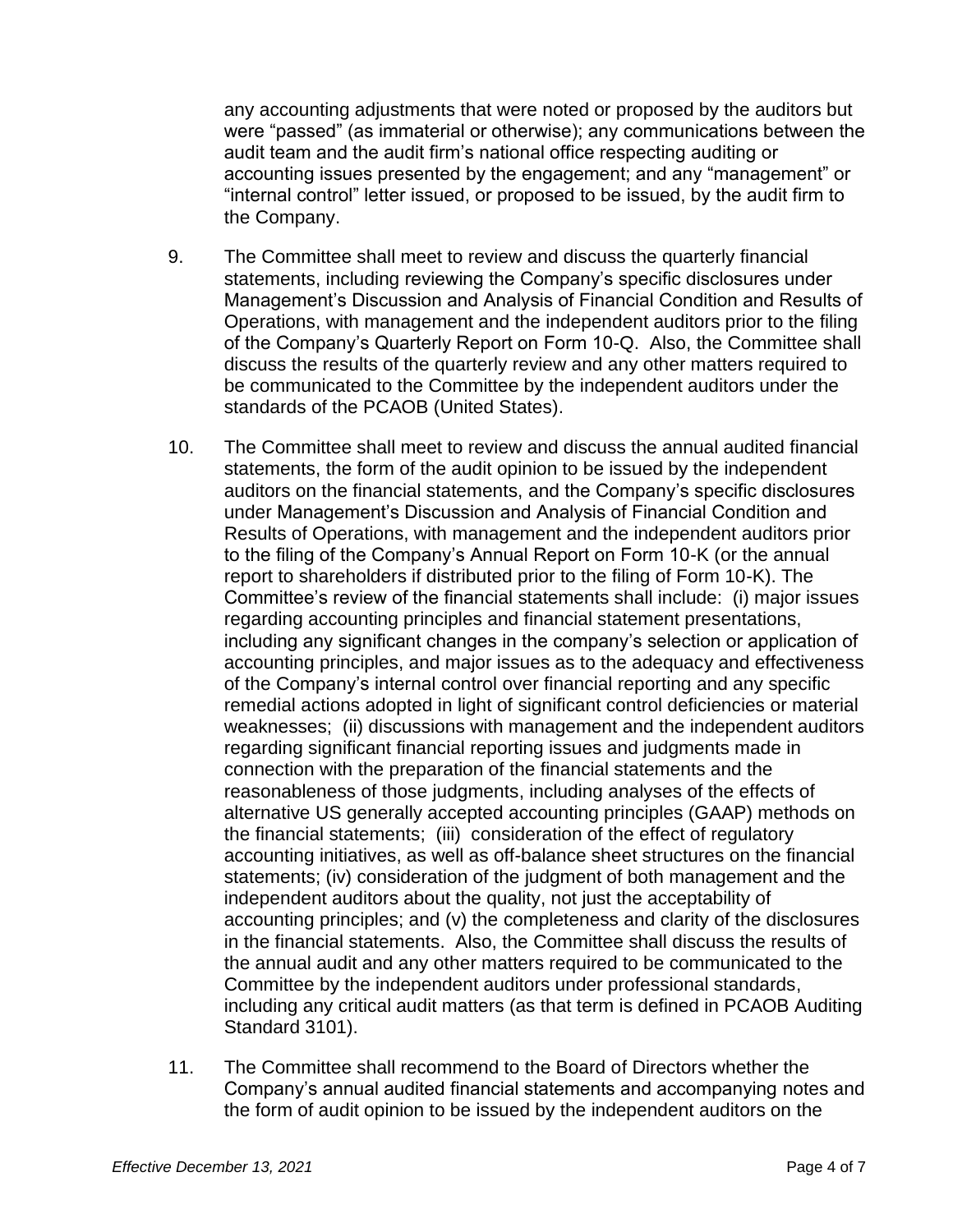financial statements should be included in the Company's Annual Report on Form 10-K.

- 12. The Committee shall receive and review a report from the independent auditors, prior to the filing of the Company's Annual Report on Form 10-K (or the annual report to shareholders if distributed prior to the filing of Form 10- K), on all critical accounting policies and practices of the Company; all material alternative treatments of financial information within US GAAP that have been discussed with management, including the ramifications of the use of such alternative treatments and disclosures and the treatment preferred by the independent auditor; and other material written communications between the independent auditors and management.
- 13. The Committee shall review and discuss earnings press releases, as well as financial information and earnings guidance provided to analysts and rating agencies.
- 14. The Committee shall review management's report on its assessment of the effectiveness of internal control over financial reporting as of the end of the most recent fiscal year and the independent auditors' report on the effectiveness of internal control over financial reporting.
- 15. The Committee shall discuss with management and the internal auditors, management's process for assessing the effectiveness of internal control over financial reporting under Section 404 of the Sarbanes-Oxley Act, including any material weaknesses or significant deficiencies identified. The Committee shall discuss with the independent auditor the characterization of deficiencies in internal control over financial reporting. The Committee shall also discuss with management, management's remediation plans to address internal control deficiencies. The Committee shall determine that the disclosures describing any identified material weaknesses and management's remediation plans are clear and complete. The Committee shall discuss with management its process for performing its required quarterly certifications under Section 302 of the Sarbanes-Oxley Act, including evaluation of the effectiveness of disclosure controls by the Chief Executive Officer and Chief Financial Officer. In addition, the Committee shall discuss with management, the internal auditors, and the independent auditors any significant changes in internal control over financial reporting that are disclosed, or considered for disclosures, in the Company's periodic filings with the SEC.
- 16. The Committee shall review the Company's compliance systems with respect to legal and regulatory requirements and review the Company's Code of Business Conduct and Code of Ethics for Senior Financial Officers and processes to monitor such compliance. The Committee shall review, and if appropriate, approve any request by a director, executive officer or senior financial officer to waive a provision of the Company's Code of Business Conduct and report any such waiver to the Board at the earliest practicable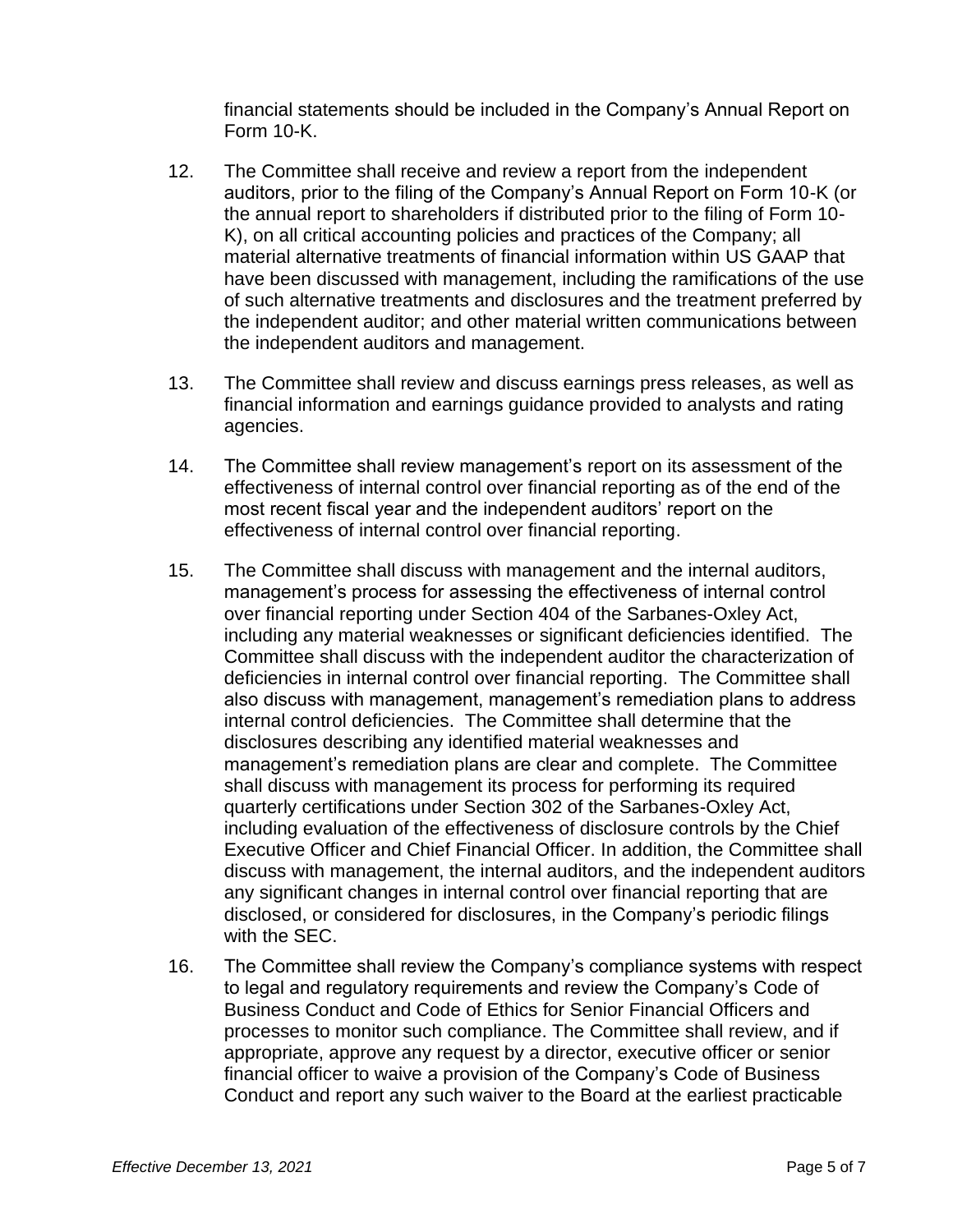time. The Committee shall receive reports from the Company's General Counsel of evidence of a material violation of securities laws or breach of fiduciary duty.

- 17. The Committee shall discuss the Company's policies with respect to risk assessment and risk management, including the risk of fraud and the Company's overall anti-fraud programs and controls. The Committee also shall discuss the Company's major financial risk exposures and the steps management has taken to monitor and control such exposures.
- 18. The Committee shall provide assistance to the Board of Directors with respect to its oversight of information technology security and risk, including cybersecurity.
- 19. The Committee shall establish procedures for the receipt, retention, and treatment of complaints received by the Company regarding accounting, internal accounting controls, or auditing matters, and the confidential, anonymous submission by employees of the Company of concerns regarding questionable accounting or auditing matters.
- 20. The Committee shall set clear hiring policies for employees or former employees of the independent auditors that meet the SEC regulations and stock exchange listing standards.
- 21. The Committee shall determine the appropriate funding needed by the Committee for payment of: (1) compensation to the independent audit firm engaged for the purpose of preparing or issuing an audit report or performing other audit, review, or attest services for the Company; (2) compensation to any advisers employed by the Committee; and (3) ordinary administrative expenses of the Committee that are necessary or appropriate in carrying out its duties.
- 22. The Company has adopted a policy on related-person transactions (the "Related Person Policy"). The Committee shall fulfill its responsibilities under the Related Person Policy and, from time to time, review and recommend revisions thereunder to the Board for approval.
- 23. At least annually, in connection with the Company's audit, the Committee shall (i) discuss with the Company's independent auditors the Committee's understanding of the Company's relationships and transactions with related parties that are significant to the Company and (ii) review and discuss with the Company's independent auditors the auditors' evaluation of the Company's identification of, accounting for, and disclosure of its relationships and transactions with related parties, including any significant matters arising from the audit regarding the Company's relationships and transactions with related parties.
- 24. The Committee shall perform an evaluation of its performance at least annually.